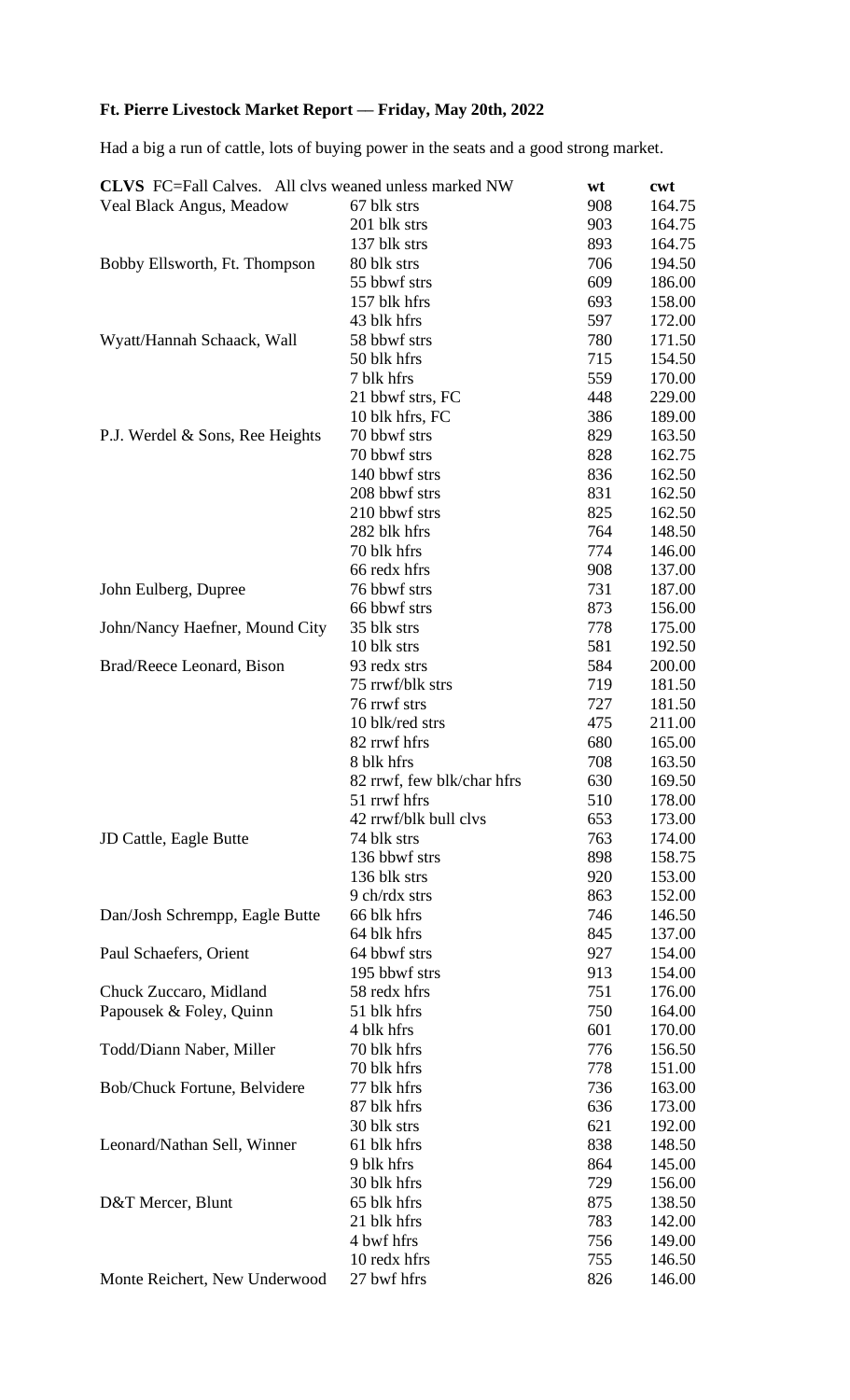| Smith Cattle, Milesville       | 43 blk strs, FC           | 742  | 176.00 |
|--------------------------------|---------------------------|------|--------|
|                                | 37 blk hfrs, FC           | 719  | 149.00 |
| Rasmussen & Lester, Presho     | 82 blk strs               | 719  | 178.00 |
|                                | 67 blk strs               | 834  | 163.00 |
|                                | 72 blk hfrs               | 833  | 136.75 |
|                                | 32 blk hfrs               | 710  | 144.50 |
|                                | 5 blk strs                | 466  | 217.00 |
| Mick/Mike Mortellaro, Philip   | 80 blk hfrs               | 725  | 153.50 |
|                                | 70 blk hfrs               | 837  | 140.50 |
|                                | 211 blk hfrs              | 823  | 140.50 |
| Eric Iversen, White River      | 19 blk strs               | 684  | 177.00 |
|                                | 47 blk hfrs               | 727  | 161.00 |
| CJ Peterson, Opal              | 72 blk/red strs           | 730  | 175.00 |
|                                | 16 blk/red strs           | 557  | 191.00 |
|                                | 67 mixx hfrs              | 669  | 154.00 |
| Ross Williams, Philip          | 66 blk hfrs               | 754  | 151.00 |
| Curtis Johnson, Keldron        | 64 blk strs               | 895  | 155.00 |
|                                | 11 blk strs               | 745  | 173.00 |
|                                | 38 blk/red hfrs           | 829  | 133.25 |
| Larson Family Ranch, Hamill    | 74 bbwf hfrs              | 878  | 130.50 |
| Gadd Ranch, Highmore           | 49 blk strs               | 1047 | 140.75 |
| Don Tanner, Gettysburg         | 30 bbwf strs              | 864  | 156.50 |
|                                | 38 bbwf hfrs              | 823  | 136.00 |
| Howard/Matt Wiesinger,         | 36 bbwf strs, FC          | 564  | 205.00 |
| Lemmon                         | 3 bbwf strs, FC           | 433  | 225.50 |
|                                | 23 bbwf hfrs, FC          | 557  | 174.00 |
|                                | 5 bbwf hfrs, FC           | 440  | 192.00 |
| March Ranch, Hot Springs       | 26 mixx/herf strs, FC, NW | 538  | 199.00 |
|                                | 9 wf/bbwf hfrs, FC, NW    | 457  | 175.00 |
|                                | 8 mixx/herf hfrs, FC, NW  | 616  | 146.00 |
| Isbell Ranch, Solen, ND        | 10 blk/red strs, FC       | 736  | 162.50 |
|                                | 8 blk/red hfrs, FC        | 664  | 154.00 |
| Dave Kolb, Bison               | 4 blk strs                | 601  | 172.00 |
|                                | 17 blk hfrs               | 692  | 151.50 |
| Steve McDaniel,                | 17 bbwf strs              | 654  | 186.50 |
| Midland                        | 5 mixx strs               | 834  | 146.50 |
| Lynn Smith, New Underwood      | 20 blk strs               | 644  | 188.50 |
|                                | 14 blk hfrs               | 584  | 169.00 |
| <b>WR Cons</b>                 | 10 horned wf hfrs         | 720  | 144.00 |
| Gilger Ranch, Boyes, MT        | 14 bwf hfrs               | 744  | 154.00 |
| Robert Mader, Parade           | 20 blk hfrs               | 595  | 176.50 |
| Dean/Allen Schrempp, Lantry    | 16 blk strs               | 748  | 175.00 |
|                                | 15 blk/red hfrs           | 636  | 143.00 |
| George Curtis, Eagle Butte     | 14 blk/red bull clvs      | 522  | 186.00 |
|                                | 17 red bull clvs          | 766  | 145.50 |
|                                | 33 blk/red hfrs           | 561  | 164.00 |
| Brent/Zane Pries, Pierre       | 11 blk strs, FC           | 513  | 207.00 |
|                                | 6 blk strs, FC            | 703  | 171.00 |
|                                | 11 blk hfrs, FC           | 529  | 168.00 |
| <b>WR Cons</b>                 | 6 bbwf strs               | 501  | 216.00 |
|                                | 5 bbwf hfrs               | 538  | 162.00 |
| Jerry/Heather Senn, Opal       | 12 bbwf strs              | 837  | 151.50 |
|                                | 9 bbwf strs               | 555  | 200.00 |
|                                | 16 bbwf hfrs              | 580  | 162.00 |
| Blake Norman, Ft Pierre        | 4 blk/chx hfrs            | 568  | 156.00 |
|                                | 7 blk/chx hfrs            | 401  | 165.00 |
| Roger/Kristal Keffeler, Enning | 15 bbwf strs              | 564  | 207.00 |
|                                | 13 bbwf hfrs              | 586  | 176.00 |
| Darrell Kemnitz, Vivian        | 11 bbwf hfrs              | 672  | 164.00 |
| Ron Goldade, Timber Lake       | 6 blk/chx strs            | 805  | 152.00 |
|                                | 7 blk/chx hfrs            | 746  | 143.00 |
| Faye Reeves, Eagle Butte       | 10 blk/chx strs           | 807  | 159.00 |
|                                |                           |      |        |